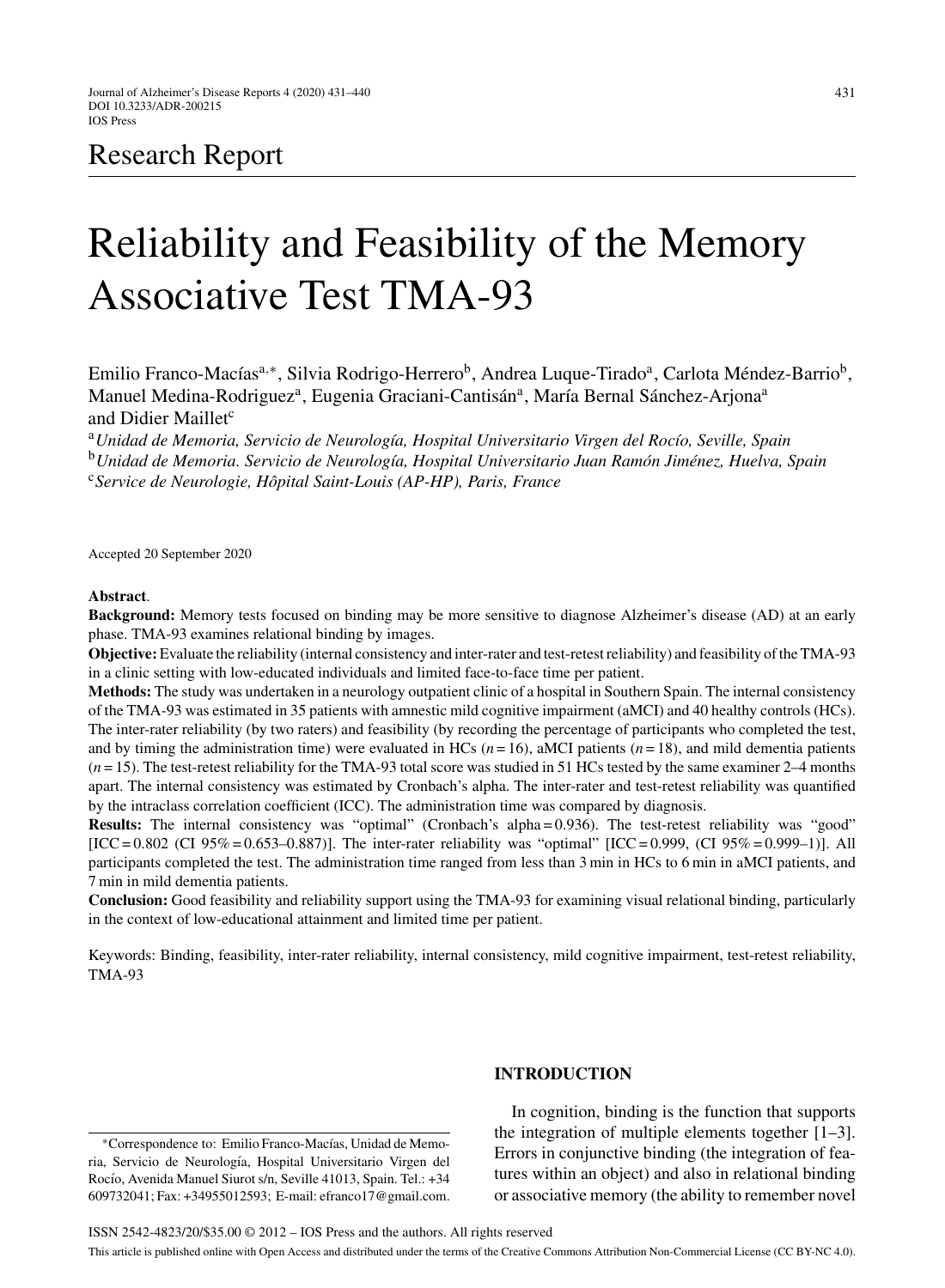associations between words or pictures) have been reported in Alzheimer's disease (AD) at an early phase [4]. Conjunctive binding is supported by the entorhinal and perirhinal cortex and seems more sensitive than the relational one to early AD [5, 6]. The "Short-Term Memory Binding Test" is the most used tool for examining conjunctive binding. This test, one of the most promising neuropsychological tools, has been incorporated into trials to predict who among those with mild cognitive impairment will go on to develop AD [7]. There is also evidence that relational binding, that relies on the hippocampus, parahippocampal cortex, and default mode network regions (posterior cingulate cortex/precuneus/lateral parietal and medial frontal cortex) [5], declines in the prodromal stages of late-onset sporadic AD [8–10]. Even more, asymptomatic individuals with greater  $amyloid-\beta$  burden on amyloid imaging have shown abnormal scores on relational binding tests when the performance on other standardized episodic memory test is still preserved [11]. In neuropsychology, the relational binding ability can be examined by different tests. The "Wechsler Memory Scale" (WMS) assesses binding through learning and recall of paired associated words [12]. This WMS subtest discerns between easy (i.e., North/South) and complex associations (i.e., School/Cellar) [12]. The "Memory Binding Test" (MBT) examines associative memory through the recall of pairs of items that belong to the same semantic category (i.e., flea/ant = insects) but presented in two different lists of words [13]. The "Face Name Associative Memory Exam" is a crossmodal associative test based on a functional magnetic resonance imaging (fMRI) task that pairs pictures of unfamiliar faces with common first names [14].

Testing relational binding only by images rather than words could be more feasible for low educated individuals. The "Memory Associative Test of the district of Seine-Saint-Denis" (TMA-93) was recently developed in France for the early diagnosis of AD among low educated immigrants [15]. Briefly, during the encoding phase, the patient is shown ten pairs of drawings of common and easy to recognize objects from daily life that are semantically related (Fig. 1A). Only one of the two items is shown in the recall phase, and the patient is asked to recall the missing item (Fig. 1B) [15]. In the original paper, the test demonstrated high diagnostic accuracy for discriminating AD patients from healthy controls in a sample of immigrant residents from a district in Paris (France) [15]. In that study, the cutoff of 24 of 30 showed a sensitivity of 88% and a specificity



Fig. 1. Pairs of semantically-related drawings of the TMA-93. In the codification phase, the semantically-related drawings are presented in pairs (A). In the recall phase, the subject has to recall the missing object (B).

of 97% for distinguishing AD patients from healthy controls [15]. A posterior validation study in older educationally-diverse Spanish people demonstrated that the test is so sensitive as the picture version of the Free and Cued Selective Reminding Test (FCSRT) in discriminating between amnestic mild cognitive impairment (aMCI) patients and healthy controls (HCs) [16]. In that study, the receiver operating characteristic (ROC) curve analysis determined an optimal area under the ROC curve (AUC) of 0.97 (95% CI, 0.89–1.00, *p* < 0.001) to distinguish between aMCI patients and HCs [16].

On the other hand, the most used memory tests are based on learning and recalling two paragraphs or a list of words and often include a final step of facilitation with verbal cues or recognition among distractors that have to be administered 15–30 min later [17, 18]. These tests take too long time to be used in busy primary care and general neurology outpatient settings with limited face-to-face time per patient. On the contrary, the TMA-93 is a relatively short test that may be more suitable in that context.

These potential uses and advantages of the TMA-93 encourage the completion of the development of the test. There are no previous studies focused on the reliability or feasibility of the TMA-93. There is a need to validate the test-retest reliability of binding tasks to detect and monitor AD-related populations [4]. Tests providing such reliability will be appropriate for use in longitudinal research. On the other hand, feasibility has been considered a crucial prerequisite by a consensus document on neuropsychological assessment [19]. The aim here was to study the reliability (the internal consistency and the inter-rater and test-retest reliability) of the TMA-93 and its feasibility (by recording the percentage of participants who completed the test, and by timing the administration time).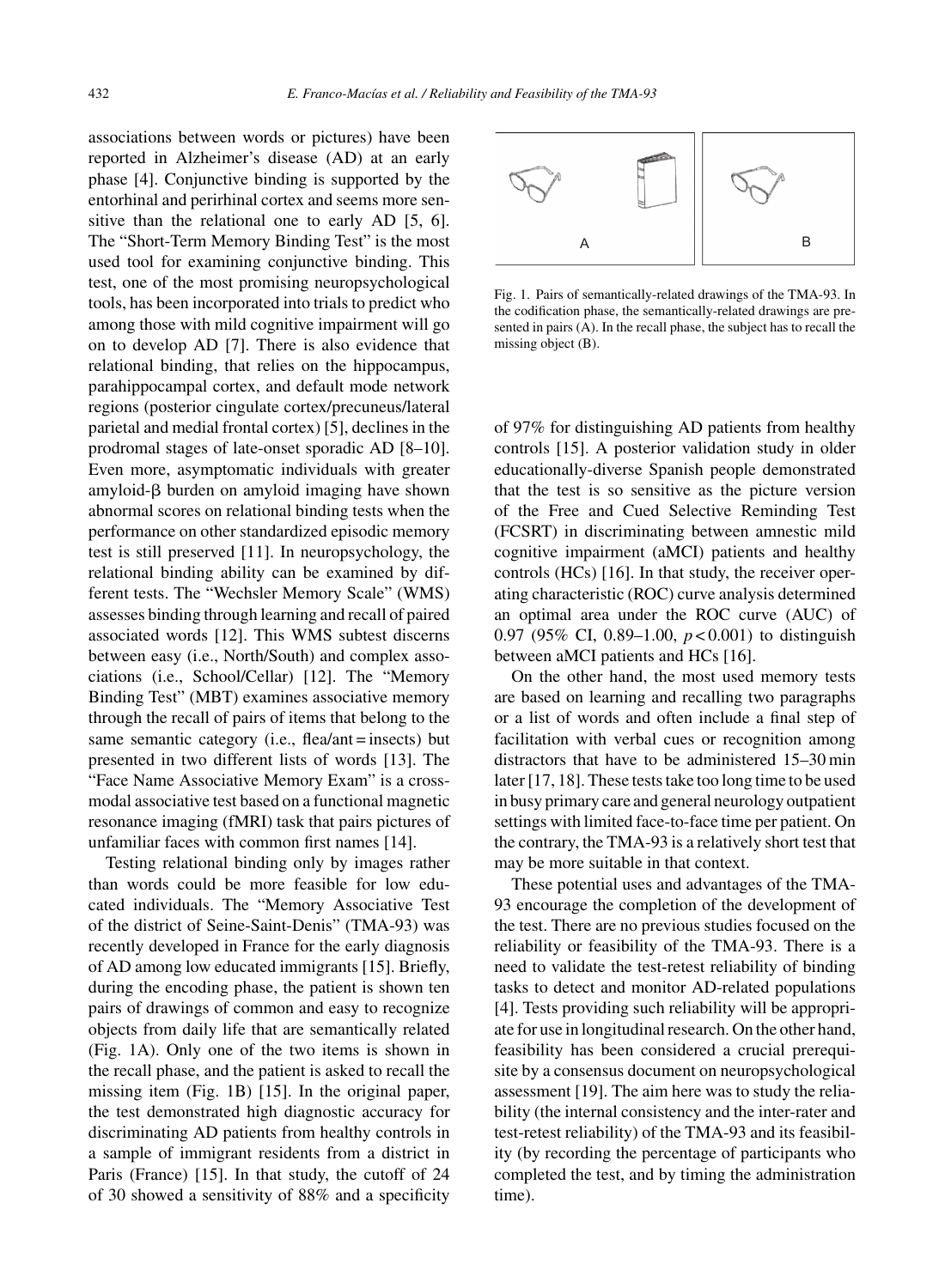#### **METHODS**

# *Study population*

The studies were undertaken in a general neurology outpatient clinic at the University Hospital Virgen del Rocio, a tertiary referral academic center in Seville, in the Southern Spanish region of Andalusia. Many older people of this region had limited access to primary school and are not skilled in reading or writing. In the region, time availability for examining patients with memory complaints is limited: from 5 min in busy primary care to 20 min in a general neurology outpatient setting.

The internal consistency was studied in an extension of the phase I validation study for the TMA-93 [16]. Here, the sample was increased to 75 individuals (35 patients with aMCI and 40 HCs) to meet the required sample size for studying the internal consistency of a test composed of 10 items. Procedures for this cross-sectional study has been previously described [16] and included Phototest, a brief cognitive test developed in Spain with high diagnostic accuracy for diagnosing cognitive impairment and dementia [20], and the "Delayed Matching-to-Sample Task 48" (DMS-48), a visual recognition memory task on which the diagnosis of aMCI was based [21]. The diagnosis of aMCI had been made according to the National Institute on Aging and Alzheimer's Association (NIA-AA) recommendations [22] and operationally put into practice as follows: 1) memory complaint corroborated by a reliable informant; 2) objective memory impairment measured by a score equal to or below the 10 percentile on set 2 of DMS-48 (this score being lower than that on set 1); and 3) no significant functional decline for activities of daily living [score up to 39 on "Interview for Deterioration in Daily Living Activities in Dementia" (IDDD) (23)]. We recruited HCs among the caregivers and relatives of patients attending the center. They met the following inclusion criteria: 1) absence of memory complaints; 2) absence of objective memory impairment (DMS-48 set 2 score equal to or above the 25-percentile); and 3) intact level of independence in activities of daily living (score between 33 and 36 on IDDD).

For the test-retest reliability, HCs were recruited among the participants in the Spanish normative study for the TMA-93 [24]. The inclusion criteria for this study were: 1) age equal to or above 50; 2) no cognitive complaints; 3) score equal or above 10-percentile according to normative data for the Phototest in Spain [25]; and 4) independent level of functioning. 51 randomly selected HCs were invited to repeat the TMA-93 conducted by the same examiner (SRH) between 2 and 4 months after the initial examination.

For studying the inter-rater reliability and feasibility, an ad-hoc sample composed of 16 HCs, 18 patients with aMCI, and 15 patients with mild dementia due to probable AD  $(n = 15)$  was recruited. Both groups of patients had been diagnosed according to NIA-AA recommendations [22, 26]. The diagnosis of mild dementia due to probable AD was based on core clinical criteria for AD [26]. Amnestic presentation and classification at stage 4 according to the Global Deterioration Scale were required [27]. All available information had been used for this diagnostic process including history, blood tests, brain imaging (head CT or brain MRI), and the following battery of neuropsychological tests: the Spanish version of the Informant Questionnaire AD8 [28], the Phototest [20], the picture version of the FCSRT [29], the Stroop Color and Word Test [30], the ADAS-Cog subtest of constructive praxis [31], the 12-item Boston Naming Test [32], the VOSP subtests of Dot Counting and Number Location [33], the IDDD [23], and the 15-item Geriatric Depression Scale [34]. The TMA-93 was conducted by two examiners  $(1 = EGC)$ and  $2 = SRH$ ), who followed an alternating order for its administration and timing on the same subjects, and were blinded to both the subject's diagnosis and the score obtained by the other examiner.

#### *Instrument: TMA-93*

The TMA-93 was administered following the instructions given by its authors [15]. During the encoding phase, subjects were shown and asked to name 10 pairs of real-life semantically-related objects presented as drawings in cards (tree/bird, bed/bedside lamp, boat/fish, dog/sheep, foot/trousers, knife/apple, glasses/book, hand/watch, car/car keys, flower/sun). The examiner specifically asked the participants to memorize the pairs of drawings (Fig. 1A). Next, the first associative memory trial was administered: examinees were shown only one of each pair's drawings and asked to recall the missing one (Fig. 1B). After each subject's response (regardless accuracy) or a period of up to 5 s, we displayed the pair again. This protocol was repeated for the 9 remaining pairs.

The maximum score of 30 points was granted only when the participant produced 10 out of 10 correct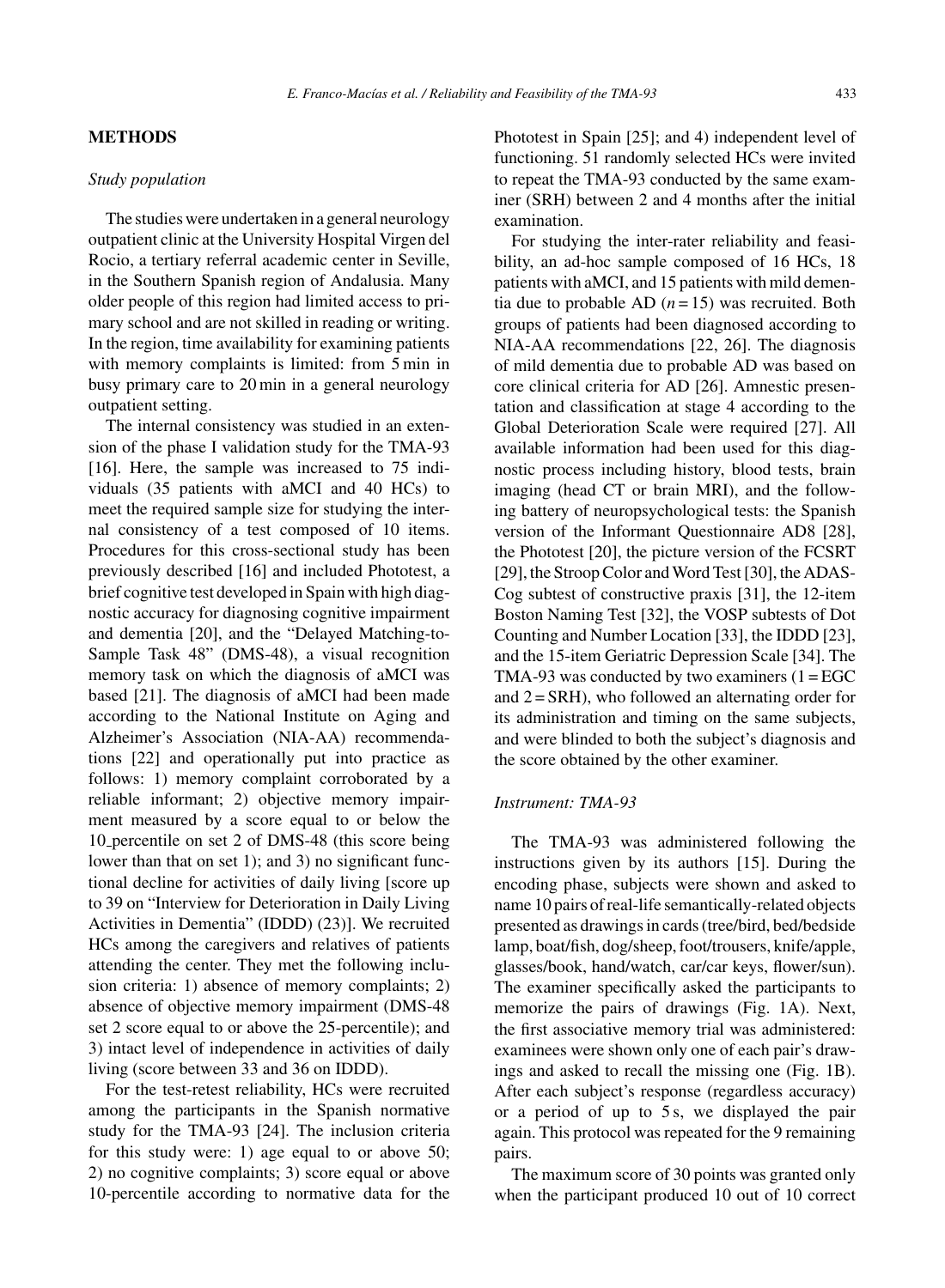responses in this first trial, in which case, the second and the third trials were omitted. Otherwise, the participants were scored from 0 to 9 based on their number of correct answers in this first trial and were administered a second similar trial with the same 10 pairs of drawings. If a subject correctly recalled the 10 missing objects in this second trial, s/he was given 20 points: 10 points corresponding to the second trial, and 10 more corresponding to the third trial, which was cancelled. The score of each of the 10 items of the TMA-93 ranged from 0 to 3 and these scores were used for estimating the test's internal consistency.

Three types of incorrect answers were recorded: 1) error, when the subject recalls an object that belongs to a different pair; 2) intrusion, when the subject recalls an object that was never shown to him/her; and 3) perseveration, when the subject repeated the same error [15].

#### *Ethics*

The studies were approved by the ethics committee of the Hospital Virgen del Rocio (Seville, Spain) and conducted according to the World Medical Association Declaration of Helsinki. All participants accepted the study procedures by signing informed consent.

# *Statistical analyses*

Descriptive results are shown as frequency (percent) for dichotomous and categorical variables, mean (±SD, range) for normally-distributed continuous variables, and median [interquartile range (IQR), range] for non-normally distributed continuous variables. Between-group comparisons of continuous variables were performed with Student's *t*-test or one-way ANOVA (or their non-parametric alternatives Mann-Whitney U test and Kruskal-Wallis ANOVA, respectively). Between-group comparisons of categorical variables were performed with the Chi square test.

Internal consistency was estimated by Cronbach's alpha. Values of Cronbach's alpha above 0.70 were considered acceptable, between 0.90 and 0.95 were considered "optimal", and above 0.95 were interpreted as indicative of "item redundancy" [35, 36]. In addition, "split-half reliability" was analyzed considering the first five pairs of drawings of the TMA-93 as a half and the last five ones as the other half and estimating the correlation between each other by the

Spearman-Brown coefficient. "Corrected item-total correlations" were calculated, and a value below 0.40 was considered indicative of item redundancy [35]. Item redundancy was also evaluated by "Cronbach's alpha if item deleted", considering an item as redundant if the Cronbach's alpha increased at deleting it [37].

Test-retest reliability for the TMA-93 total score was estimated by the intra-class correlation coefficient (ICC). In addition, we also created the variable "total score time 2 minus total score time 1" and analyzed its distribution.

Inter-rater reliability for the TMA-93 total score and number of errors, intrusions, and perseverations were estimated by the ICC.

According to the ICC, reliability was categorized as: optimal  $(ICC > 0.90)$ , good  $(ICC)$ 0.71–0.90), moderate (ICC 0.51–0.70), mediocre (ICC 0.31–0.50), or bad/null (ICC < 0.31) [21].

The feasibility was analyzed by recording the number of participants who completed the test, and comparing the administration time according to diagnosis, and educational attainment.

Statistical significance was set at a *p* < 0.05, and all estimates were obtained with a 95% confidence interval (CI 95%).

All statistical analyses were run in SPSS version 25 (IBM, USA).

# **RESULTS**

Socio-demographics characteristics and neuropsychological background for the extension of the cross-sectional study focused on internal consistency are shown in Table 1. For the total sample (*n* = 75), 46 participants were females. Their average age was 74.6  $(SD = 5.9, \text{range} = 51-84)$ . Regarding educational attainment, 31 individuals (41.3%) had not completed primary studies (Table 1). There were no significant differences in age, gender, or educational attainment between aMCI and HCs groups (Table 1). aMCI patients scored significantly lower than HCs on Phototest, DMS48, and TMA-93 (Table 1). Internal consistency was "optimal" (Cronbach's alpha = 0.936). Split-half reliability was also high (Spearman-Brown coefficient = 0.911). Corrected item-total score correlations ranged from 0.661 for the pair "hand-watch" to 0.837 for the pair "flower-sun" (Table 2). There was no redundancy of any item as the Cronbach's alpha did not increase at deleting anyone (Table 2).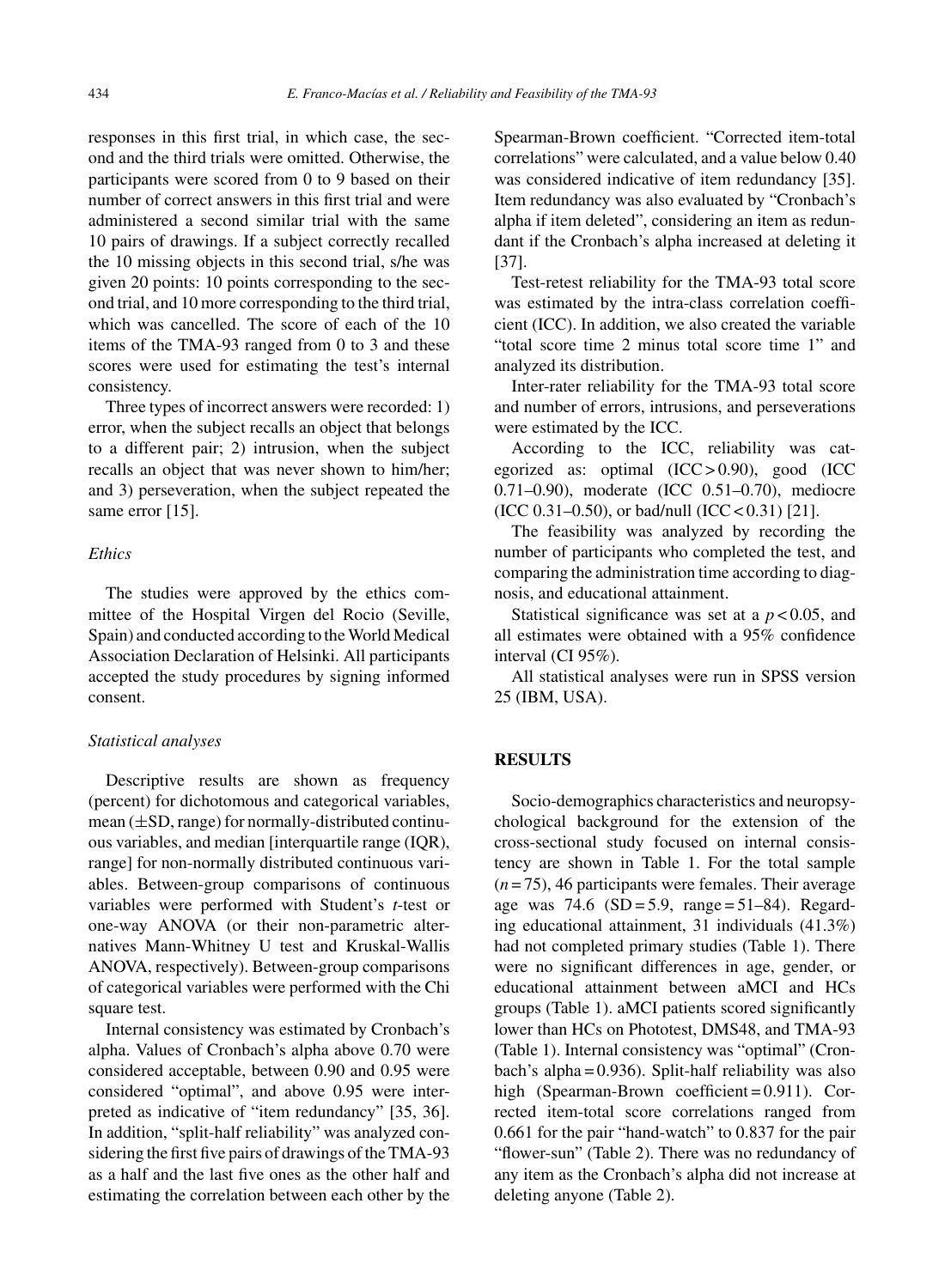|                                                                                                                                             | Total, $n = 75$        | HCs. $n=40$            | aMCI, $n = 35$         | p       |
|---------------------------------------------------------------------------------------------------------------------------------------------|------------------------|------------------------|------------------------|---------|
| Age                                                                                                                                         | $74.6 \pm 5.9$ (51-84) | $74.7 \pm 6.3$ (51-83) | $74.6 \pm 5.4$ (65-84) | 0.706   |
| Gender                                                                                                                                      |                        |                        |                        |         |
| Female                                                                                                                                      | $46(61.3\%)$           | 21(52.5%)              | $25(71.4\%)$           | 0.093   |
| Male                                                                                                                                        | 29 (38.7%)             | 19 (47.5%)             | $10(19.6\%)$           |         |
| Educational attainment                                                                                                                      |                        |                        |                        |         |
| <first grade<="" td=""><td><math>31(41.3\%)</math></td><td><math>12(30\%)</math></td><td><math>19(54.3\%)</math></td><td>0.052</td></first> | $31(41.3\%)$           | $12(30\%)$             | $19(54.3\%)$           | 0.052   |
| First grade                                                                                                                                 | $19(25.3\%)$           | 14(35%)                | $5(14.3\%)$            |         |
| $>$ first grade                                                                                                                             | $25(33.3\%)$           | 14(35%)                | $11(31.4\%)$           |         |
| Phototest (total score)                                                                                                                     | $31.8 \pm 7.5$ (13-52) | $36.3 \pm 5.7$ (26-52) | $27.1 \pm 6.3$ (13-41) | < 0.001 |
| DMS48                                                                                                                                       |                        |                        |                        |         |
| Set 1 score                                                                                                                                 | $45, (41-47), (31-48)$ | $47, (46-47), (41-48)$ | $41, (35-44), (31-47)$ | < 0.001 |
| Set 2 score                                                                                                                                 | $43, (36-47), (26-48)$ | $47, (45-48), (40-48)$ | $36, (30-39), (26-45)$ |         |
| TMA-93 (total score)                                                                                                                        | $24, (14-29), (0-30)$  | $29, (25-30), (14-30)$ | $13, (6-20), (0-28)$   | < 0.001 |

Table 1 Socio-demographics characteristics and neuropsychological background of the internal consistency study

Results are shown as median, (interquartile range), and (range) for non-normal distributed variables and mean  $\pm$  SD, and (range) for normal distributed variables.

Table 2 Corrected Item-Total Correlations and Cronbach's alpha if item deleted

|                  |                     | <b>Item-Total Statistics</b> |                          |               |
|------------------|---------------------|------------------------------|--------------------------|---------------|
|                  | Scale Mean if       | Scale Variance               | Corrected Item-          | Cronbach's    |
|                  | <b>Item Deleted</b> | if Item Deleted              | <b>Total Correlation</b> | Alpha if Item |
|                  |                     |                              |                          | Deleted       |
| tree/bird        | 18.6667             | 67.793                       | 0.773                    | 0.927         |
| bed/bedside lamp | 18.4933             | 69.199                       | 0.773                    | 0.928         |
| boat/fish        | 18,5067             | 68.929                       | 0.744                    | 0.929         |
| dog/sheep        | 18.4800             | 71.253                       | 0.677                    | 0.932         |
| foot/trousers    | 18,7200             | 68,366                       | 0.722                    | 0.930         |
| knife/apple      | 18.5867             | 68.921                       | 0.770                    | 0.928         |
| glasses/book     | 18.9333             | 68.441                       | 0.719                    | 0.930         |
| hand/watch       | 18.6267             | 70.940                       | 0.661                    | 0.933         |
| car/car keys     | 18,6400             | 70,098                       | 0.754                    | 0.929         |
| flower/sun       | 19.1867             | 65,262                       | 0,837                    | 0.924         |

Corrected Item-Total Correlation was never lower than 0.400. Cronbach's alpha was not above 0.936 at deleting any item. Both results demonstrated no redundancy of any item.

Socio-demographics characteristics and neuropsychological background for the test-retest reliability study are shown in Table 3. Their average age was 64.8 (SD = 8.9, range = 50–86). 13 subjects (25.5 %) had not completed primary studies, and 30 (58.8%) were females (Table 3). Test-retest reliability for the TMA-93 total score was "good"  $[ICC = 0.802]$ (CI  $95\% = 0.653 - 0.887$ ). The "total score time" 2 minus total score time 1" variable showed a non-normal, right asymmetric, and leptokurtic distribution (median =  $0$ , IQR =  $0-1$ , Range =  $-3-3$ ). There were four atypical observations: two of them scored three points higher at the retest and the remaining two scored two and three points lower, respectively (Fig. 2). We analyzed the TMA-93 total score at time 2 by the TMA-93 total score at time 1: the variability was greater for scores below 28, and some practice effect could be detected in the range 27–29 (Fig. 3).

Table 4 shows the characteristics of the sample for the inter-rater reliability and feasibility study. Their

Table 3 Socio-demographic characteristics and neuropsychological background of the test-retest study

| Age                                                                  | $64.8 \pm 8.9$ (50-86) |
|----------------------------------------------------------------------|------------------------|
| Gender                                                               |                        |
| Female.                                                              | $n = 30(58.8\%)$       |
| Male.                                                                | $n = 21$ (41.2%)       |
| Educational attainment                                               |                        |
| <first grade,<="" td=""><td><math>n = 13(25.5\%)</math></td></first> | $n = 13(25.5\%)$       |
| First grade,                                                         | $n = 16(31.4\%)$       |
| >first grade,                                                        | $n = 22(43.1\%)$       |
| Phototest (total score)                                              | $37.8 \pm 4.8$ (27-47) |
| TMA-93 (total score)                                                 | $29, (28-30), (23-30)$ |

Results are shown as median, (interquartile range), and (range) for non-normal distributed variables and mean  $\pm$  SD, and (range) for normal distributed variables.

average age was  $68.7$   $(SD = 7.2, \text{ range} = 55-81)$ . 16 subjects (32.7%) had not completed primary studies, and 32 (65.3%) were females. There were statistically significant differences in the TMA-93 scores across the three diagnostic groups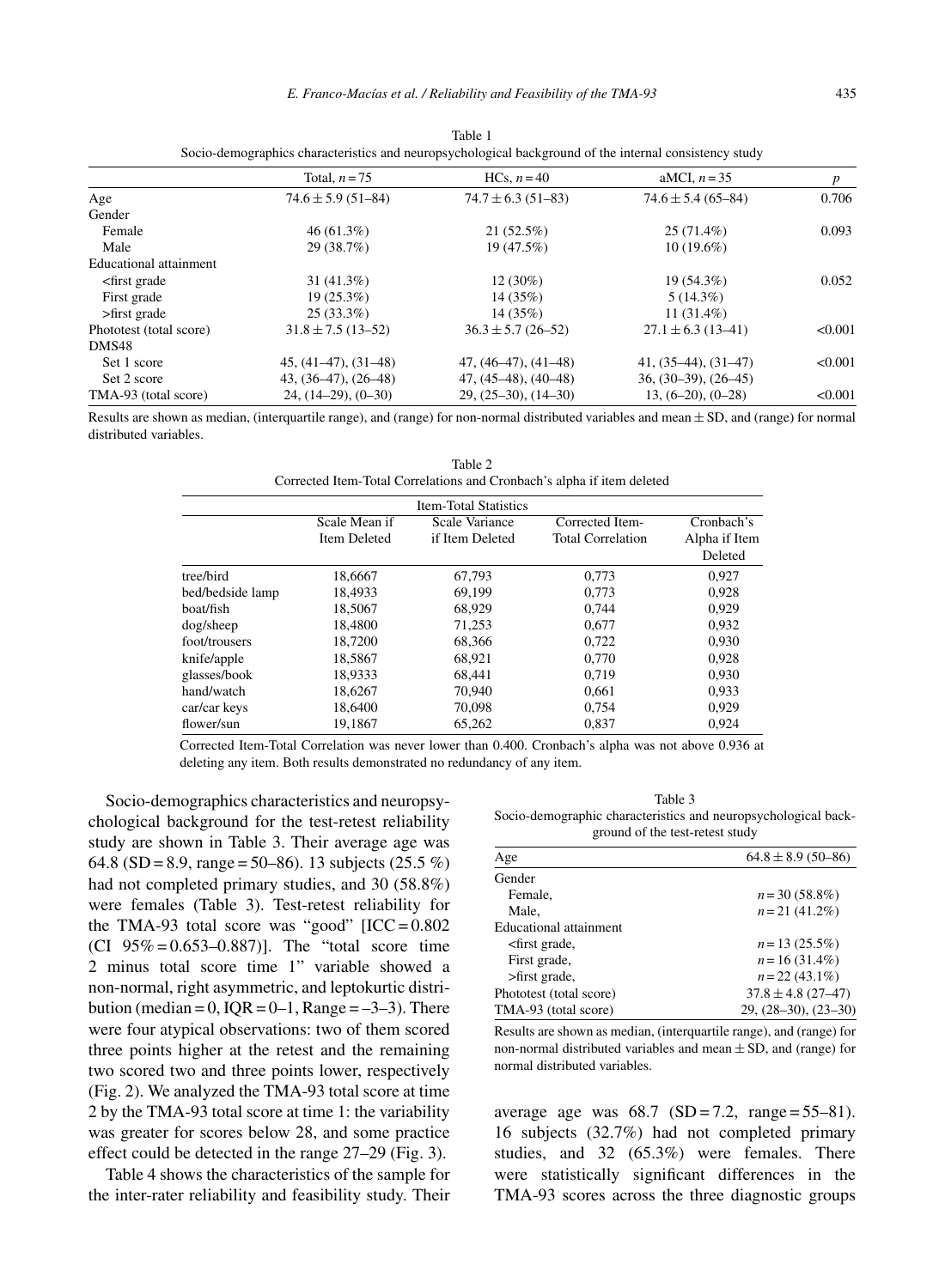

Fig. 2. Boxplot chart showing the distribution of the "total score time 2 minus total score time 1" variable. There are four outliers.



Fig. 3. Scatterplot with Time 1 performance on the x axis and Time 2 performance on the y axis. The variability in the measure was greater for scores below 28, and some practice effect could be detected in the range 27–29.

(Table 4). The inter-rater reliability was "optimal" for the TMA-93 total score  $[ICC = 0.999, (CI)$  $95\% = 0.999 - 1$ ], number of intrusions [ICC = 0.985] (CI  $95\% = 0.974 - 0.992$ ), and number of errors  $[ICC = 0.996$  (CI 95% = 0.993–0.998)]. The interrater reliability for the number of perseverations was "good"  $[ICC = 0.853$  (CI 95% = 0.738–0.918)].

All participants, including mild AD dementia patients, completed the test. There were statistically significant differences in the TMA-93 duration across the three diagnostic groups (Table 4). *Posthoc* multiple comparison analyses revealed that the duration of the administration (in minutes) was significantly lower in healthy controls (median = 2.2,  $IQR = 2.0 - 4.0$ , range = 1.5–5.5) than in aMCI  $(median = 6.2, IQR = 4.7–7.8, range = 2.3–11.7,$  $p$  < 0.05) and mild AD dementia patients (median = 7.5, IQR = 5.9–9.4, range = 5.0–17.2, *p* < 0.001). The

 $\infty$ TIME MINUTES  $^{35}$  $\overline{1}$  $161$ **DMINISTRATION**  $H<sub>2</sub>$  $\overline{aMC}$ Mild Dementis **DIACNOSTIC** 

Simple Boxplot of ADMINISTRATION TIME MINUTES by DIAGNOSTIC

Fig. 4. Boxplot chart depicting the differences in "Administration Time" (in minutes) among the three diagnostic groups of the interrater reliability and feasibility study.



Fig. 5. Boxplot chart depicting no significant differences in "Administration Time" (in minutes) by educational attainment in the inter-rater reliability and feasibility study.

aMCI and mild AD dementia groups did not differ significantly  $(p=0.337)$ . There were two outliers from the mild dementia group, with an administration time longer than 15 min (Fig. 4). There were no statistically significant differences in the TMA-93 administration time by educational attainment in the inter-rater reliability study (<first grade: median =  $6.28$ , IQR =  $2.94-9.00$ , range =  $1.82-17.25$ ; first grade: median =  $5.18$ , IQR =  $2.63 - 7.58$ , range = 1.85–11.78; >first grade: median = 4.58, IQR = 2.43–7.10, range = 1.53–11.33; *p* = 0.399) (Fig. 5). To better analyze the educational attainment effect on the administration time, we went back to the test-retest study and evaluated differences in administration time by educational attainment among the HCs at test 1. Again, there were no significant differences (<first grade: median =  $2.47$ , IQR =  $1.77-3.40$ , range  $= 1.37 - 4.59$ ; first grade: median  $= 2.23$ , IQR =  $1.44 - 2.46$ , range =  $1.38 - 3.16$ ; > first grade: median = 2,26,  $IQR = 1.88 - 3.15$ , range = 1.46-4.11; *p* = 0.352) (Fig. 6).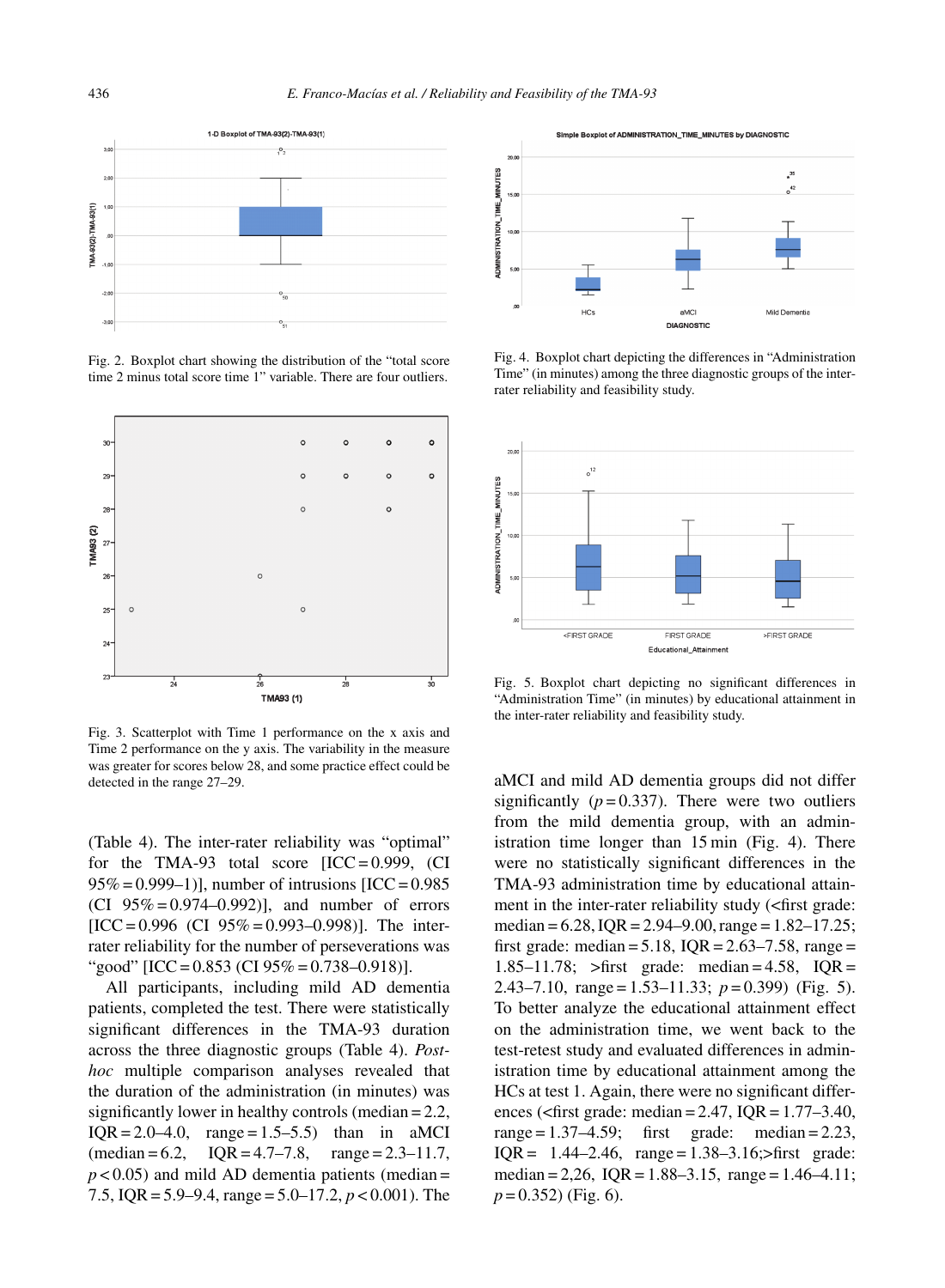

Fig. 6. Boxplot chart depicting no significant differences in "Administration Time" (in minutes) by educational attainment in the test-retest reliability study at time 1.

#### **DISCUSSION**

To our knowledge, this is the first study focused on the reliability and feasibility of the TMA-93, the French visual relational binding test [15]. The test has already demonstrated high diagnostic accuracy in validation studies [15, 16] and has normative studies from French and Spanish populations [24, 38].

Internal consistency among the 10 pairs of semantically-related drawings of real-life objects that compose the TMA-93 was "optimal" (Cronbach's alpha =  $0.936$ ). This result means the 10 items of the test are highly correlated each other and measure the construct of interest, visual relational binding, in a

similar way [39]. By comparison, an "acceptable" internal consistency has been reported for the FCSRT, a standard memory test (Cronbach's alpha = 0.810) [40].

"Corrected Item-Total Correlation" is the correlation of the item designed with the summated score for all other items. A rule-of-thumb states that this value should be at least 0.40 to rule out item redundancy [35]. Every item of the TMA-93 fulfilled the rule. In the same way, the Cronbach's alpha did not increase at deleting any of the ten pairs, so, again, redundancy of any item could not be demonstrated.

Split-half testing is another measure of internal consistency. This method measures the extent to which all parts of the test contribute equally to what is being measured. We found a strong correlation between the two virtual halves of the TMA-93, indicating that HCs and aMCI patients performed equally well (or as poorly) on both halves of the test.

The TMA-93 showed a "good" test-retest reliability  $[ICC = 0.802 \ (CI \ 95\% = 0.653 - 0.887)]$ . By comparison, this reliability is similar to that reported for the "Mini-Mental State Examination" (MMSE) (0.80) [41] and suggests stability in performance over time. The test-retest reliability studies' design varies by the time considered between test 1 and test 2, and by the selection of participants (only HCs or mixed sample of HCs and patients). Here, we considered 2–4 months for administering the retest and only HCs. The time interval seems to be short enough to pre-

| Characteristics of the sample for the inter-rater reliability and feasibility study                                                |                             |                         |                              |                  |  |
|------------------------------------------------------------------------------------------------------------------------------------|-----------------------------|-------------------------|------------------------------|------------------|--|
|                                                                                                                                    | <b>Healthy Controls</b>     | aMCI                    | Mild dementia due to AD      | $\boldsymbol{p}$ |  |
| N                                                                                                                                  | 16                          | 18                      | 15                           |                  |  |
| Age                                                                                                                                | $66,6 \pm 6,4(56-75)$       | $69.8 \pm 6.4$ (58-80)  | $69.7 \pm 8.8$ (55-81)       | 0.38             |  |
| Gender (F/M)                                                                                                                       | $12(75\%)/4(25\%)$          | 10 (55,5%)/8(45.5%)     | $10(66,6\%)/5(33.3\%)$       | 0.48             |  |
| Education                                                                                                                          |                             |                         |                              |                  |  |
| <first grade<="" td=""><td>4/16(25%)</td><td><math>7/18(38.8\%)</math></td><td><math>5/15(33.3\%)</math></td><td>0.93</td></first> | 4/16(25%)                   | $7/18(38.8\%)$          | $5/15(33.3\%)$               | 0.93             |  |
| First grade                                                                                                                        | 7/16(43.7%)                 | $7/18(38.8\%)$          | 6/15(40%)                    |                  |  |
| $>$ first grade                                                                                                                    | $5/16(31.2\%)$              | $4/18(22.2\%)$          | $4/15(22.2\%)$               |                  |  |
| Duration of test (min)                                                                                                             | $2.2, (2.0-4.0), (1.5-5.5)$ | $(4.7-7.8), (2.3-11.7)$ | $7.5, (5.9-9.4), (5.0-17.2)$ | < 0.001          |  |
| $TMA-93(1)$                                                                                                                        | $30, (28-30), (24-30)$      | $20, (6-27), (4-30)$    | $(4-19)$ , $(0-24)$          | < 0.001          |  |
| $TMA-93(2)$                                                                                                                        | $30, (28-30), (24-30)$      | $20, (6-27), (4-30)$    | $(4-19)$ , $(0-24)$          | < 0.001          |  |
| Errors $(1)$                                                                                                                       | $(0, (0-0), (0-0))$         | $0, (0-1), (0-12)$      | $1, (0-2), (0-6)$            | < 0.005          |  |
| Errors $(2)$                                                                                                                       | $0, (0-0), (0-0)$           | $0, (0-1), (0-11)$      | $0, (0-2), (0-7)$            | < 0.01           |  |
| Perseverations (1)                                                                                                                 | $(0, (0-0), (0-0))$         | $0, (0-1), (0-2)$       | $0, (0-1), (0-8)$            | 0.074            |  |
| Perseverations (2)                                                                                                                 | $(0, (0-0), (0-0))$         | $0, (0-1), (0-2)$       | $0, (0-1), (0-6)$            | 0.075            |  |
| Intrusions $(1)$                                                                                                                   | $(0, (0-0), (0-1))$         | $2, (0-3), (0-18)$      | $(0, (0-3), (0-12))$         | < 0.05           |  |
| Intrusions (2)                                                                                                                     | $(0, (0-0), (0-1))$         | $2, (0-3), (0-18)$      | $0, (0-2), (0-13)$           | < 0.05           |  |

Table 4 Characteristics of the sample for the inter-rater reliability and feasibility study

aMCI, amnestic mild cognitive impairment; TMA-93 (1); TMA-93 total score by examiner 1; TMA-93 (2); TMA-93 total score by examiner 2; Errors (1) errors score by examiner 1; Errors (2), errors score by examiner 2; Perseverations (1), perseverations score by examiner 1; Perseverations (2), perseverations score by examiner 2; Intrusions (1), intrusions score by examiner 1; Intrusions (2), intrusions score by examiner 2. Age is expressed in mean  $\pm$  SD and (range). Scores and duration of the TMA-93 are expressed in median, (interquartile range), and (range).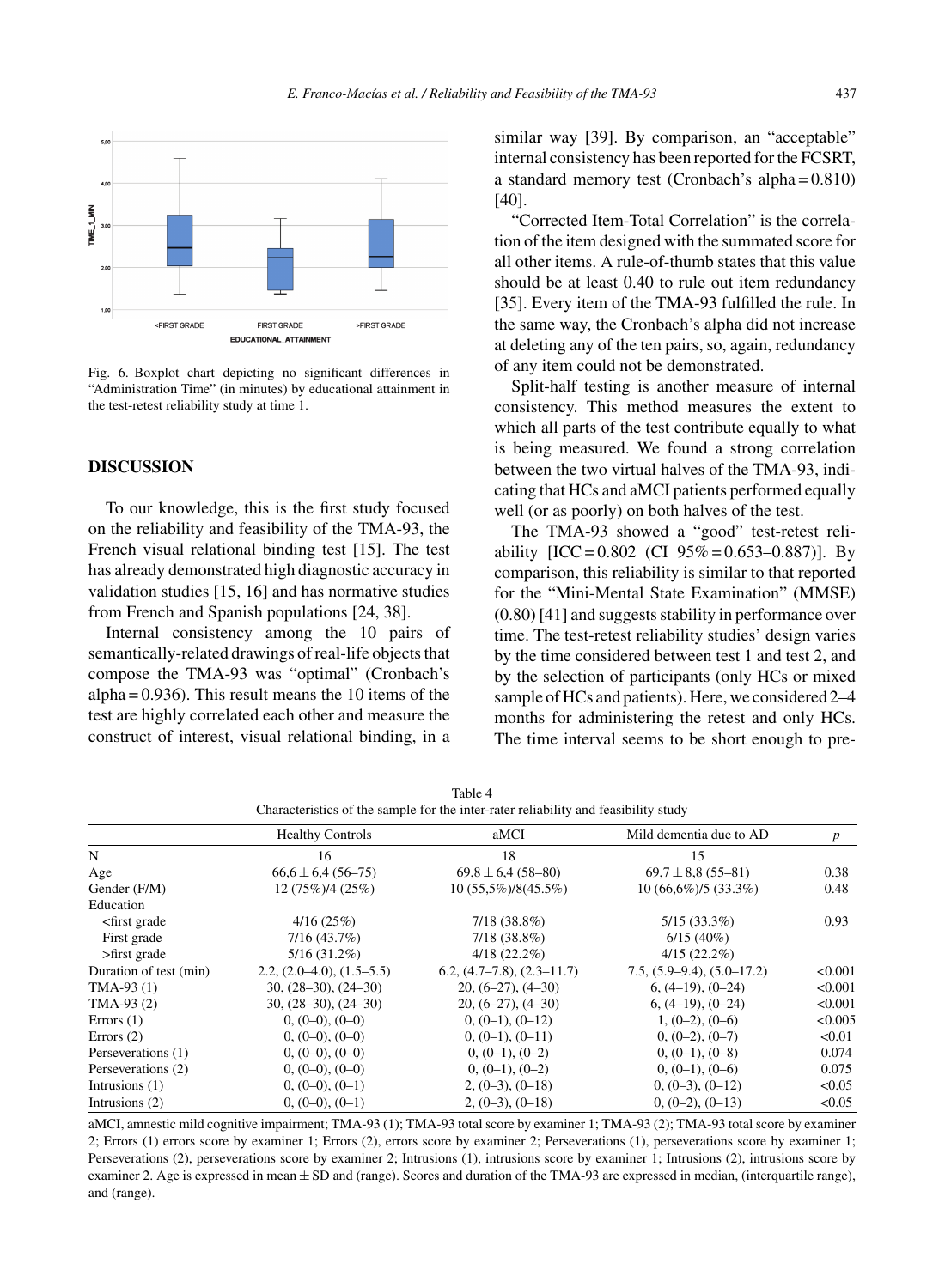vent the effect of an eventual cognitive impairment on the sample, particularly from participants with lower scores, and long enough to prevent a practice effect. With a similar design, the MBT demonstrated ICC values ranged from 0.64 to 0.76 [42]. Analyzing the distribution of the "total score time 2 minus total score time 1" variable, there were four atypical observations that probably precluded this reliability could be upgraded to "optimal". Two of them scored 3 points more at the retest. On the opposite side, two outliers scored 2 and 3 points less, respectively. The former could be explained by practice effect and the latter by cognitive decline, but a more global explanation could be that binding is somewhat changeable and dynamic, making it difficult for a test to achieve an "optimal" test-retest reliability [43]. The variability in the measure were greater for scores below 28 at time 1. The test-retest reliability could be supported by scores above 28 at time 1 and, thus, overestimated due to ceiling effect. To clarify this issue, future test-retest reliability TMA-93 studies should recruit enough HCs scoring below 28 at time 1 and consider participants' AD biomarker status to understand eventual score changes over time.

Inter-rater reliability of the TMA-93 was "optimal" for the total score and the number of errors and intrusions, and "good" for the number of perseverations. We noted that the administration and scoring are relatively simple, but that classifying the incorrect responses in errors, intrusions or perseverations can lead to disagreements between examiners and requires some training. Individually, perseverations—scored as the number of times that an error (a response that corresponds to a different drawing pair) is repeated—were the main source of disagreement between examiners.

Regarding TMA-93 feasibility, all participants, including mild AD dementia patients, were able to complete the test. Participants' task-tolerability was good, including that of those who scored the minimum (4 out of 30) or whose administration time was the longest (17.2 min). There were significant differences in administration time by diagnosis: cognitively impaired patients spent more time on recalling the missing drawing, made more mistakes, and usually needed the maximum of three memory trials.

The average time required to complete the test was 2–3 min for HCs, 6 min for aMCI patients, and 7 min for mild AD dementia patients, so this test is relatively short despite being a specific memory test and not a brief cognitive screening test as MMSE or MoCA. By comparison, the time of passing the

MMSE in cognitively impaired patients is, on average, 4 min 51 s [44]. Busy primary care and general neurology outpatient settings with limited face-toface time per patient need a short but specific memory test. The TMA-93 could fill the gap. The test runs with a ceiling effect in HCs and is highly discriminative for diagnosing patients with aMCI or mild dementia [16]. However, a floor effect should be expected in patients with moderate dementia and may could be already present in some patients with mild dementia, here represented by the outliers for whom the administration of the test took longer than 15 min. The target of the TMA-93 are mainly patients with memory complaints and no functional impairment when total scores on MMSE or MoCA are around the cutoffs and are not conclusive [24]. Studies comparing the diagnostic accuracy and feasibility of the TMA-93 against screeners, as MMSE or MoCA, in settings with limited face-to-face time per patient are needed.

The samples here tested were composed of a relatively high percentage of low-educated participants. Lack of education remains a limitation in many elderly Spanish people since they had limited primary school access in the aftermath of the Spanish Civil War (1936-1939). Although the situation has significantly improved in recent years, 59% of the population over 65 years of age in Spain did not complete primary studies [45]. Low-education is also a limitation for people in many developing countries in the world. In most developed countries, multicultural individuals with a different primary language, not proficient in the host country one, also have this limitation. The neuropsychological examination must comply with this handicap. Here, the TMA-93 was again demonstrated feasible to be administered to low-educated individuals. In fact, there were no significant differences in administration time by educational attainment. Despite this feasibility, the TMA-93 total score should be expected lower in low-educated individuals. Feasibility does not mean that the test is free of educational bias. Associative learning is also trained and acquired at school and, accordingly, normative studies show lower TMA-93 total score in less educated groups [24, 38].

In addition to optimal diagnostic accuracy previously reported for the TMA-93, the good reliability and feasibility here demonstrated encourages the completion of the test´s development. The next steps will be phase II and III validation studies, including AD biomarkers and comparing the diagnostic accuracy of the test with that of the standard mem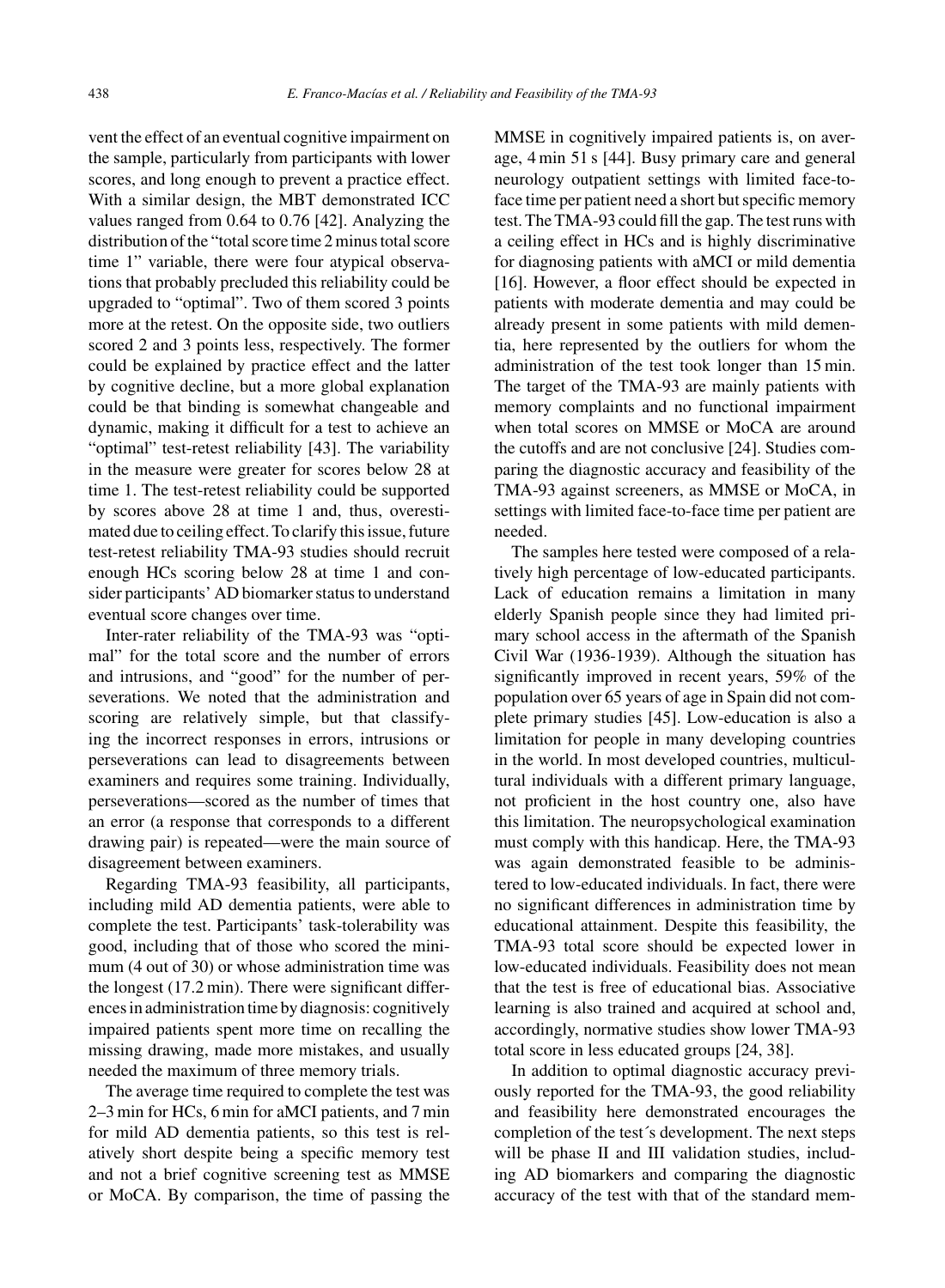ory instruments on samples organized by educational attainment.

## *Conclusion*

In summary, our findings of good reliability (internal consistency and inter-rater and test-retest reliability) and feasibility (task-tolerability, short administration time, and simplicity of administration and scoring after some training) make the TMA-93 a brief relational binding memory test suitable to be administered to patients with memory complaints, particularly in settings with limited face-to-face time per patient and low-educated population.

# **ACKNOWLEDGMENTS**

We are thankful to patients and families involved in research in our memory unit. We are grateful to Dr. Alberto Serrano-Pozo, from the Massachusetts General Hospital in Boston (USA), for his critical review of the manuscript. This work was supported by Hoffmann-La Roche. Didier Maillet is the author of the TMA-93

# **CONFLICT OF INTEREST**

The authors have no conflict of interest to report.

#### **REFERENCES**

- [1] Parra MA, Abrahams S, Fabi K, Logie R, Luzzi S, Della Sala S (2009) Short-term memory binding deficits in Alzheimer's disease. *Brain* **132**, 1057-1066.
- [2] Treisman AM, Gelade G (1980) A feature-integration theory of attention. *Cognit Psychol* **12**, 97-136.
- [3] Zimmer H, Mecklinger A, Lindenberger U (2006) Levels of binding: Types, mechanisms, and functions of binding in remembering. *Handbook of Binding and Memory, perspective from cognitive neuroscience*, Zimmer HD, Mecklinger A, Lindenberger U, eds. Oxford University Press, New York, pp. 3-22.
- [4] Pavisic IM, Suarez-Gonzalez A, Pertzov Y (2020) Translating visual short-term memory binding tasks to clinical practice: From theory to practice. *Front Neurol* **11**, 458.
- [5] Mayes A, Montaldi D, Migo E (2007) Associative memory and the medial temporal lobes. *Trends Cogn Sci* **11**, 126-135.
- [6] Parra MA (2014) Overcoming barriers in cognitive assessment of Alzheimer's disease. *Dement Neuropsychol* **8**, 95-98.
- [7] Parra MA, Abrahams S, Logie RH, Della Sala S (2010) Visual short-term memory binding in Alzheimer's disease and depression. *J Neurol* **257**, 1160-1169.
- [8] Swainson R, Hodges JR, Galton CJ, Semple J, Michael A, Dunn BD, Iddon JL, Robbins TW, Sahakian BJ (2001) Early detection and differential diagnosis of Alzheimer's disease

and depression with neuropsychological tasks. *Dement Geriatr Cogn Disord* **12**, 265-280.

- [9] Fowler KS, Saling MM, Conway EL, Semple JM, Louis WJ (2002) Paired associate performance in the early detection of DAT. *J Int Neuropsychol Soc* **8**, 58-71.
- [10] Parra MA, Saarimäki H, Bastin ME, Londoño AC, Pettit L, Lopera F, Della Sala S, Abrahams S (2015) Memory binding and white matter integrity in familial Alzheimer's disease. *Brain* **138**, 1355-1369.
- [11] Rentz DM, Locascio JJ, Becker JA, Moran EK, Enq E, Buckner RL, Sperling RA, Johnson KA (2010) Cognition, reserve, and amyloid deposition in normal aging. *Ann Neurol* **67**, 353-364.
- [12] Wechsler D (1997) *Wechsler Memory Scale-Third Edition*. The Psychological Corporation, San Antonio, TX.
- [13] Buschke H (2014) The rationale of the Memory Binding Test. *Dementia and Memory*, Nilsson LG, Ohta N, eds. Psychology Press, New York, pp. 55-71.
- [14] Rentz DM, Amariglio RE, Becker JA, Frey M, Olson LE, Frishe K, Carmasin J, Maye JE, Johnson KA, Sperling RA (2011) Face-name associative memory performance is related to amyloid burden in normal elderly.*Neuropsychologia* **49**, 2776-2783.
- [15] Maillet D, Narme P, Amieva H, Matharan F, Bailon O, Le Clésiau H, Belin C (2017) The TMA-93: A new memory test for Alzheimer's disease in illiterate and less educated people. *Am J Alzheimers Dis Other Dement* **32**, 461-467.
- [16] Rodrigo-Herrero S, Carnero-Pardo C, Méndez-Barrio, C, De Miguel-Tristancho M, Graciani-Cantisán E, Sánchez-Arjona MB, Maillet D, Jiménez-Hernández MD, Franco-Macías E (2019) TMA-93 for diagnosing amnestic mild cognitive impairment: A comparison with the Free and Cued Selective Reminding Test. *Am J Alzheimers Dis Other Dement* **34**, 322-328.
- [17] Welsh KA, Butters N, Hughes J, Mohs R, Heyman AD (1991) Detection of abnormal memory decline in mild cases of Alzheimer's disease using CERAD neuropsychological measures. *Arch Neurol* **48**, 278-281.
- [18] Moradi E, Hallikainen I, Hänninen T, Tohka J; Alzheimer's Disease Neuroimaging Initiative (2017) Rey's Auditory Verbal Learning Test scores can be predicted from whole brain MRI in Alzheimer's disease. *Neuroimage Clin* **13**, 415-427.
- [19] Costa A, Bak T, Caffarra P, Caltagirone C, Ceccaldi M, Collete F, Crutch S, Della Sala S, Démonet JF, Dubois B, Duzel E, Nestor P, Papageorgiou SG, Salmon E, Sikkes S, Tiraboschi P, Van der Flier W, Visser PJ, Cappa SF (2017) The need for harmonization and innovation of neuropsychological assessment in neurodegenerative dementias in Europe: Consensus document of the Joint Program for Neurodegenerative Diseases Working Group. *Alzheimers Res Ther* **9**, 27.
- [20] Carnero Pardo C, Sáez-Zea C, Montiel Navarro L, Del Sazo P, Feria Vilar I, Pérez Navarro MJ, Ruiz Jiménez J, Vilchez Carrillo R, Montoro Ríos MT (2007) Diagnostic accuracy of the Phototest for cognitive impairment and dementia. *Neurologia* **22**, 860-869.
- [21] Barbeau E, Didic M, Tramoni E, Felician O, Joubert S, Sontheimer A, Ceccaldi M, Poncet M (2004) Evaluation of visual recognition memory in MCI patients. *Neurology* **62**, 1317-1322.
- [22] Albert MS, DeKosky ST, Dickson D, Dubois B, Feldman HH, Fox NC, Gamst A, Holtzman DM, Jagust WJ, Petersen RC, Snyder PJ, Carrillo MC, Thies B, Phelps CH (2011) The diagnosis of mild cognitive impairment due to Alzheimer's